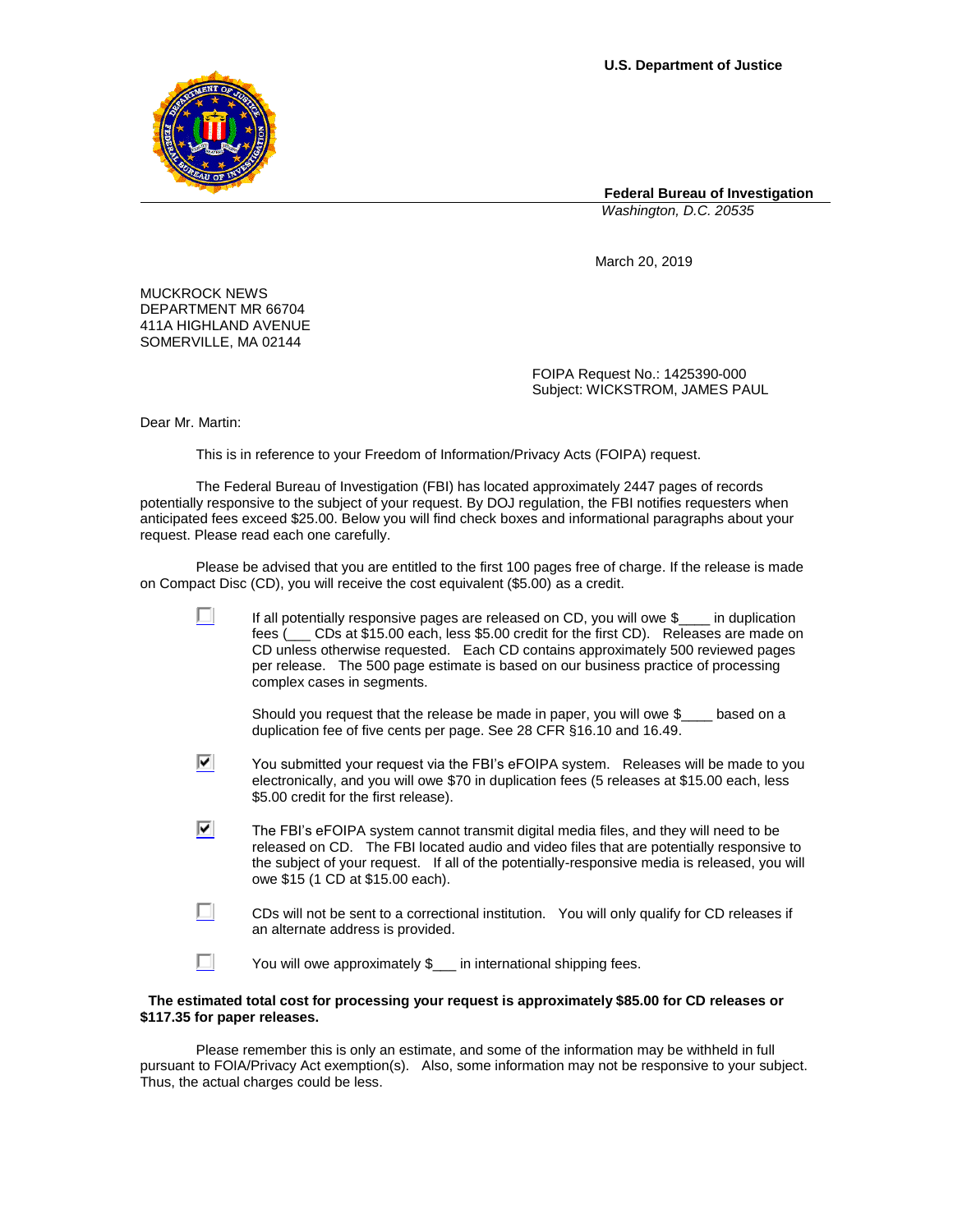| <b>Requester Response</b>                                                                                                                                                                                                                                                                                                                                                            |                                                                                                                                         |  |  |
|--------------------------------------------------------------------------------------------------------------------------------------------------------------------------------------------------------------------------------------------------------------------------------------------------------------------------------------------------------------------------------------|-----------------------------------------------------------------------------------------------------------------------------------------|--|--|
| No payment is required at this time. You must notify us in writing within thirty (30) days from the<br>date of this letter of your format decision (paper or CD) unless your request qualifies for eFOIPA<br>releases. You must also indicate your preference in the handling of your request in reference to<br>the estimated duplication fees from the following four (4) options: |                                                                                                                                         |  |  |
|                                                                                                                                                                                                                                                                                                                                                                                      | I am willing to pay estimated duplication/ international shipping fees up to the amount<br>specified in this letter.                    |  |  |
|                                                                                                                                                                                                                                                                                                                                                                                      | I am willing to pay fees of a different amount.                                                                                         |  |  |
|                                                                                                                                                                                                                                                                                                                                                                                      | Please specify amount: _____                                                                                                            |  |  |
|                                                                                                                                                                                                                                                                                                                                                                                      | Provide me 100 pages or the cost equivalent (\$5.00) free of charge. If applicable, I am<br>willing to pay International shipping fees. |  |  |
|                                                                                                                                                                                                                                                                                                                                                                                      | Cancel my request.                                                                                                                      |  |  |
| If we do not receive your duplication format decision and/or estimated duplication fee selection<br>within thirty (30) days of the date of this notification, your request will be closed. Include the<br>FOIPA Request Number listed above in any communication regarding this matter.                                                                                              |                                                                                                                                         |  |  |

For your information, Congress excluded three discrete categories of law enforcement and national security records from the requirements of the Freedom of Information Act (FOIA). See 5 U.S. C. § 552(c) (2006 & Supp. IV (2010). This response is limited to those records subject to the requirements of the FOIA. This is a standard notification that is given to all our requesters and should not be taken as an indication that excluded records do, or do not, exist.

You have the opportunity to reduce the scope of your request; this will accelerate the process and could potentially place your request in a quicker processing queue. This may also reduce search and duplication costs and allow for a more timely receipt of your information. The FBI uses a multi-queue processing system to fairly assign and process new requests. Simple request queue cases (50 pages or less) usually require the least time to process.

Please advise in writing if you would like to discuss reducing the scope of your request and your willingness to pay the estimated search and duplication costs indicated above. Provide a telephone number, if one is available, where you can be reached between 8:00 a.m. and 5:00 p.m., Eastern Standard Time. Mail your response to: **Work Process Unit; Record Information/Dissemination Section; Information Management Division; Federal Bureau of Investigation; 170 Marcel Drive; Winchester, VA 22602**. You may also fax your response to: 540-868-4997, Attention: Work Process Unit.

For questions regarding our determinations, visit the [www.fbi.gov/foia](http://www.fbi.gov/foia) website under "Contact Us." The FOIPA Request number listed above has been assigned to your request. Please use this number in all correspondence concerning your request.

You may file an appeal by writing to the Director, Office of Information Policy (OIP), United States Department of Justice, Suite 11050, 1425 New York Avenue, NW, Washington, D.C. 20530-0001, or you may submit an appeal through OIP's FOIA online portal by creating an account on the following web site: [https://www.foiaonline.gov/foiaonline/action/public/home.](https://foiaonline.gov/foiaonline/action/public/home) Your appeal must be postmarked or electronically transmitted within ninety (90) days from the date of this letter in order to be considered timely. If you submit your appeal by mail, both the letter and the envelope should be clearly marked "Freedom of Information Act Appeal." Please cite the FOIPA Request Number assigned to your request so it may be easily identified.